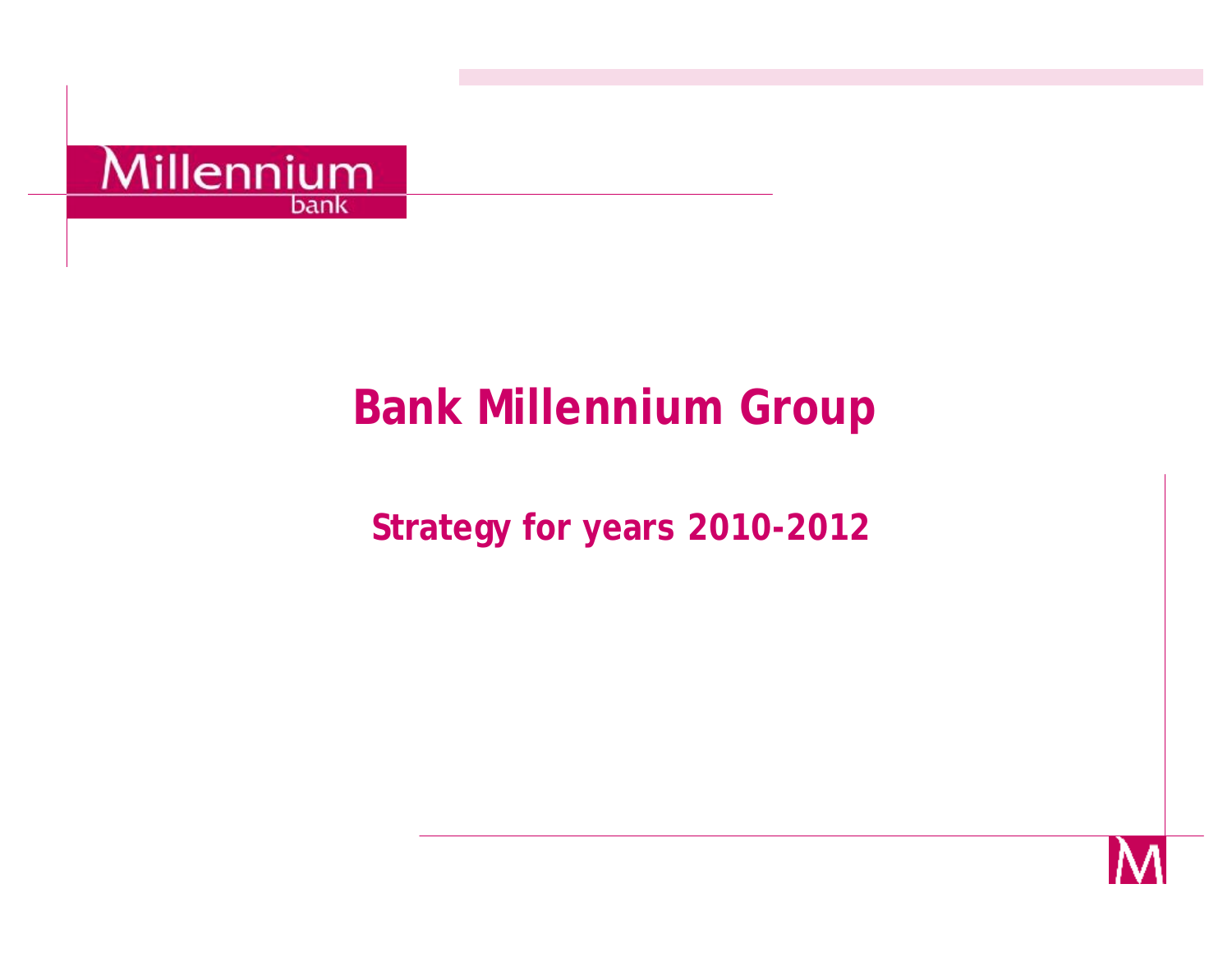#### Disclaimer

This presentation (the **"Presentation"**) has been prepared by Bank Millennium S.A. (the **"Bank"**). This presentation should not be treated as a part of any invitation or offer to sell any securities, invest or deal in or a solicitation of an offer to purchase any securities or recommendation to conclude any transaction, in particular with respect to securities of the Bank.

Bank's disclosure of the data included in this Presentation is not a breach of law for listed companies, in particular for companies listed on the Warsaw Stock Exchange. The information provided herein was included in current or periodic reports published by the Bank or is additional information that is not required to be reported by Bank as a public company.

In no event may the content of this Presentation be construed as any type of explicit or implicit representation or warranty made by the Bank or its representatives. Likewise, neither the Bank nor any of its representatives shall be liable in any respect whatsoever (whether in negligence or otherwise) for any loss or damage that may arise from the use of this Presentation or of any information contained herein or otherwise arising in connection with this Presentation.

The Bank does not undertake to publish any updates, modifications or revisions of the information, data or statements contained herein, unless such reporting obligations arise under the applicable laws and regulations.

From 1st January 2006, the Bank started to treat under hedge accounting principles the combination of mortgage floating rate foreign currency loans, floating rate PLN deposits and related cross currency interest rate swaps. From 1st April 2009, the Bank extended hedge accounting principles to FX swaps. According to the accounting principles the margin from these operations is reflected in Net Interest Income. However, as this hedge accounting does not cover all the portfolio denominated in foreign currency, the Bank provides pro-forma data. The pro-forma statement presents all interests from derivatives included in Net Interest Income, which in the Bank's view allows better understanding of the economic evolution of this item.

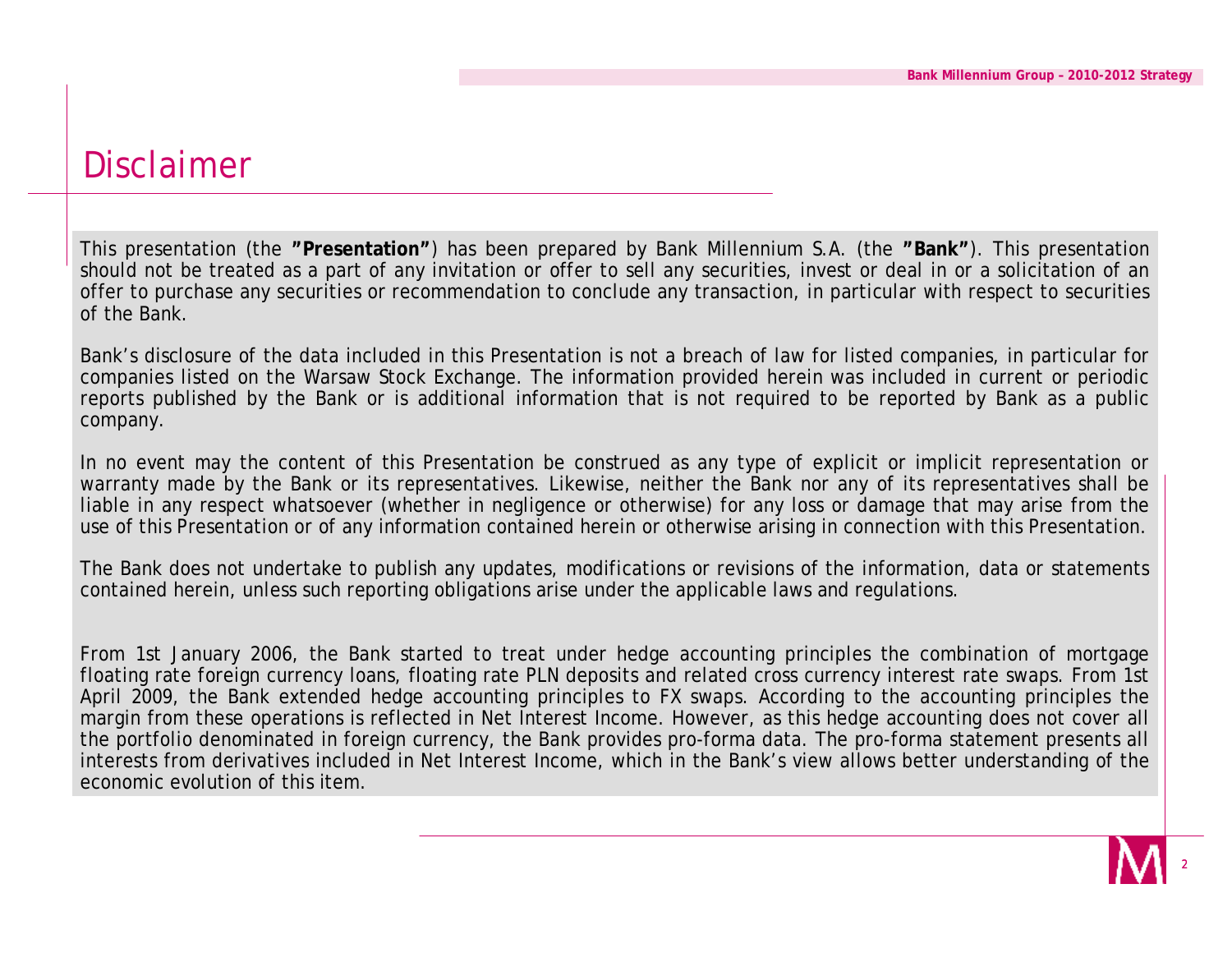#### Key strengths of Bank Millennium

**One of the largest retail banking network in Poland** 

**More than 1,1 million customers**

Main **Strengths**  **A high level of brand awareness**

**A wide deposit base and historically strong market shares in mortgage and leasing**

**Better than average quality of the loan portfolio**

**A track record of growth and improvement of profitability**

**Clear commitment from our main shareholder – Millennium bcp Group**

Areas to Improve **Relatively low presence in the commercial banking**

**Market share in mutual funds currently below natural market share**

**Cost-to-income ratio historically above some of our main peers**

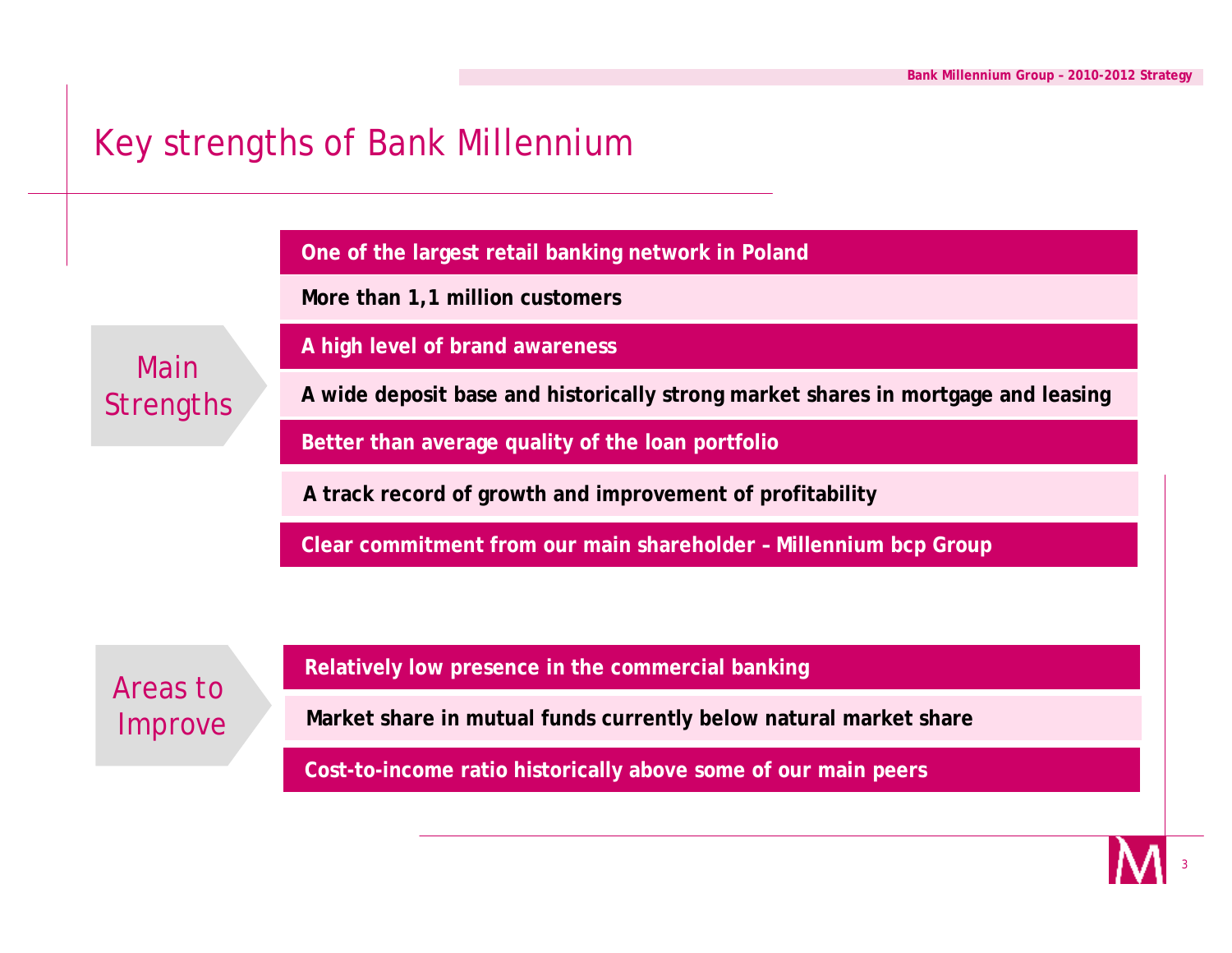## 2009: Restructuring of operational and business model 2010: Strong improvement of profitability



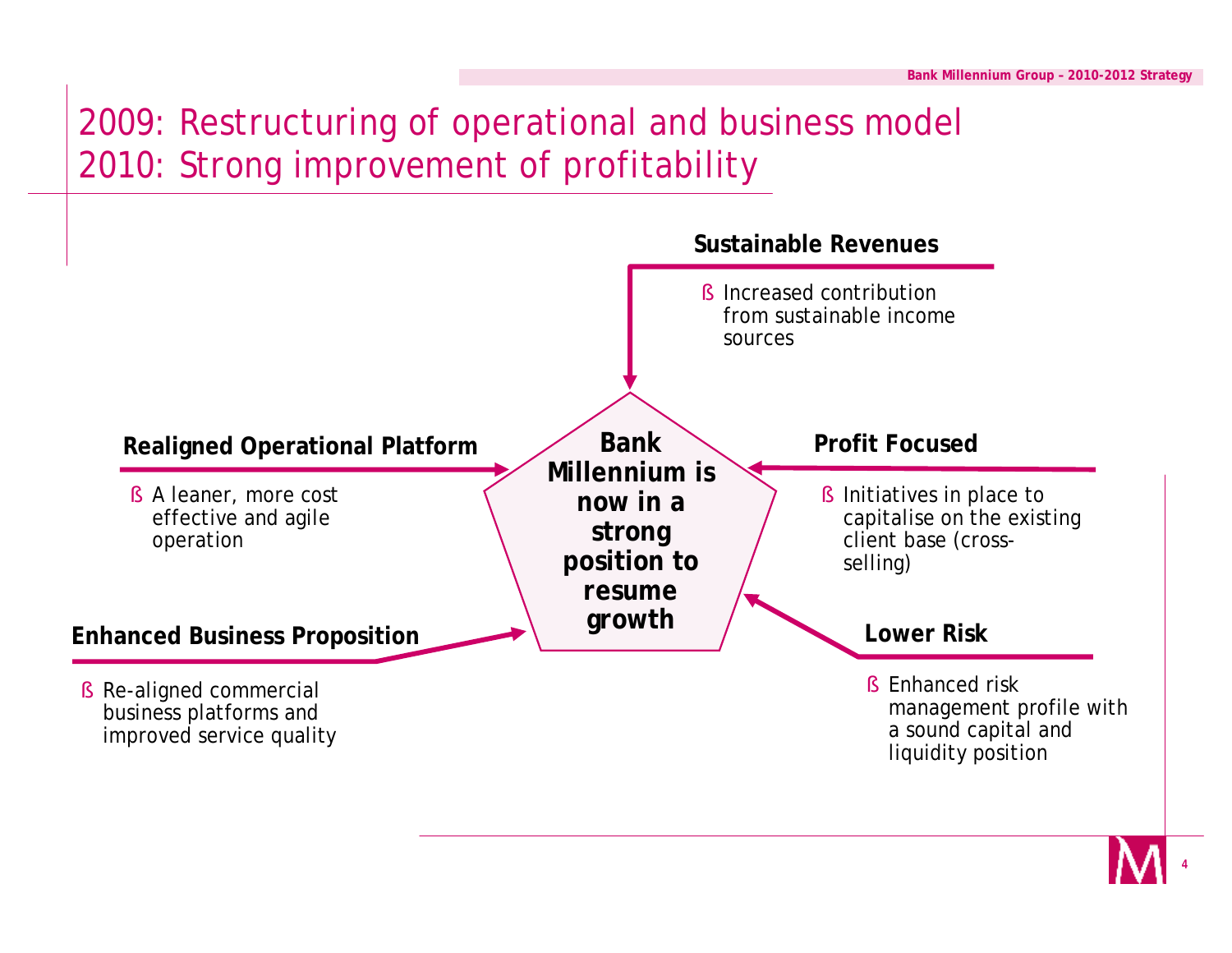#### Bank Millennium's medium term ambitions

**On 6th November 2009, Bank Millennium announced its new medium term strategy, with the following main ambitions:**



**To be one of the top 5 Polish universal banks, combining a top-tier position in retail with being a relevant player in commercial banking**



**To reach a level of profitability that compares well with the best performers in our peer group, supported by a sustainable business model anchored on our main strengths** 

**To run a highly efficient operation whilst setting the standard in terms of the quality of service rendered to our Customers**



**To keep a sound capital structure and a strong risk management profile to support future growth**

**To strengthen the Bank's market position based on long lasting relationships with all our stakeholders**

*Coming back to business growth mode with a stronger focus on sustainability*

**To support the new strategy, the Bank concluded in February 2010 a 1 billion PLN rights issue, which strengthened capital base by 40%**

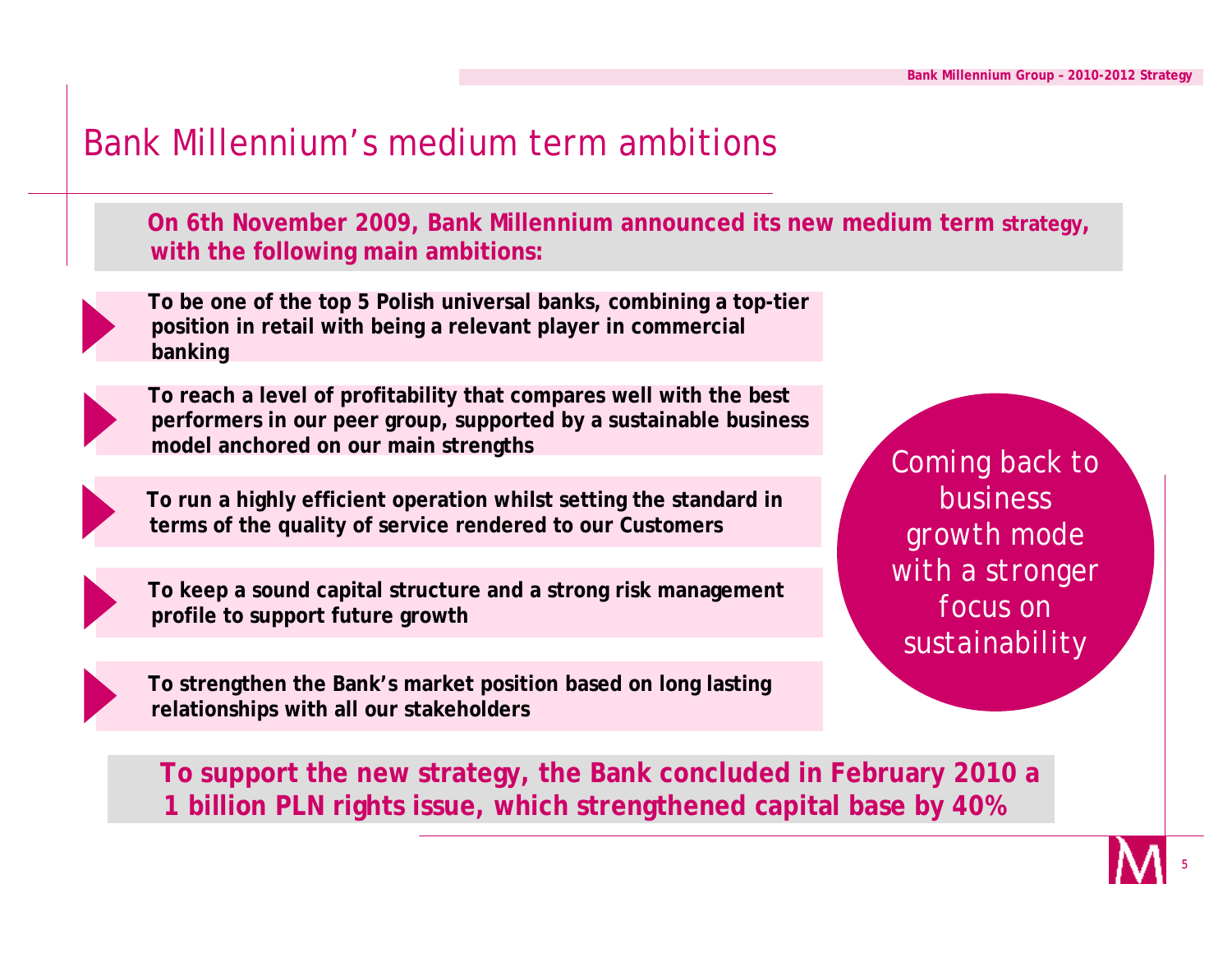#### PLN 1 billion capital increase supports the growth strategy

**Rights issue concluded in February 2010**

**MAIN GOAL** **The capital increase was mainly aimed at supporting the ambitious business growth included in the new medium term targets and financing the investment plan for the next 3 years** 

**OTHER GOALS**

ü Increased cushion to absorb further volatility and weakening of the Polish Zloty

ü Demonstrated the strong commitment and support from our main shareholder, Millennium bcp

ü Anticipated a likely move of other banks to issue new capital

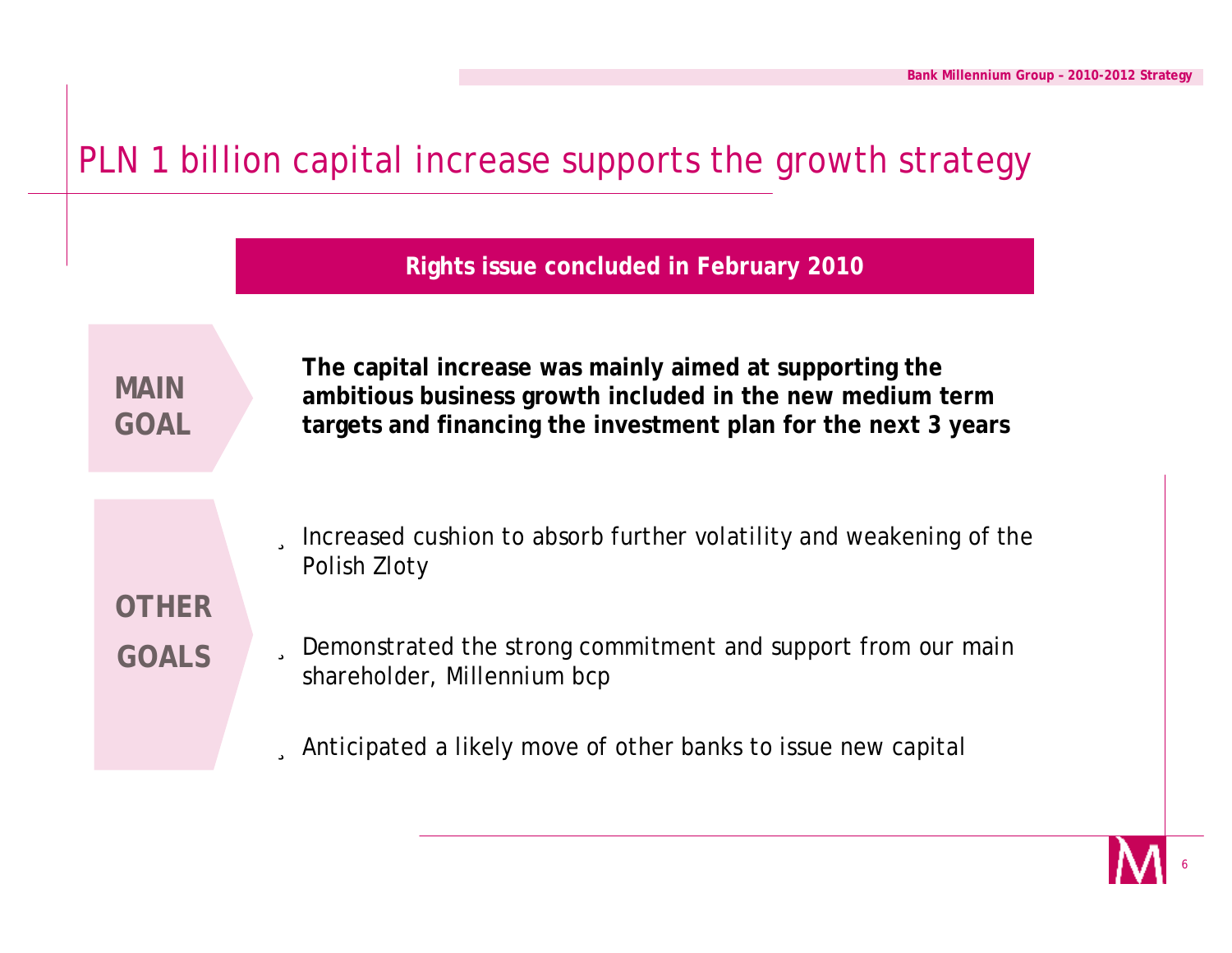#### Key priorities

**Increasing the pace of customer acquisition**

*To balance a strong growth with an adequate level of profitability of the main business areas by…*

**Focusing on customer relationships**

**Exploiting the potential of the cross-selling machine**

**Developing initiatives aimed at improving revenues**

**Keeping operating costs under control**

**Maintaining a conservative risk approach**

**Ensuring discipline in liquidity and capital management**

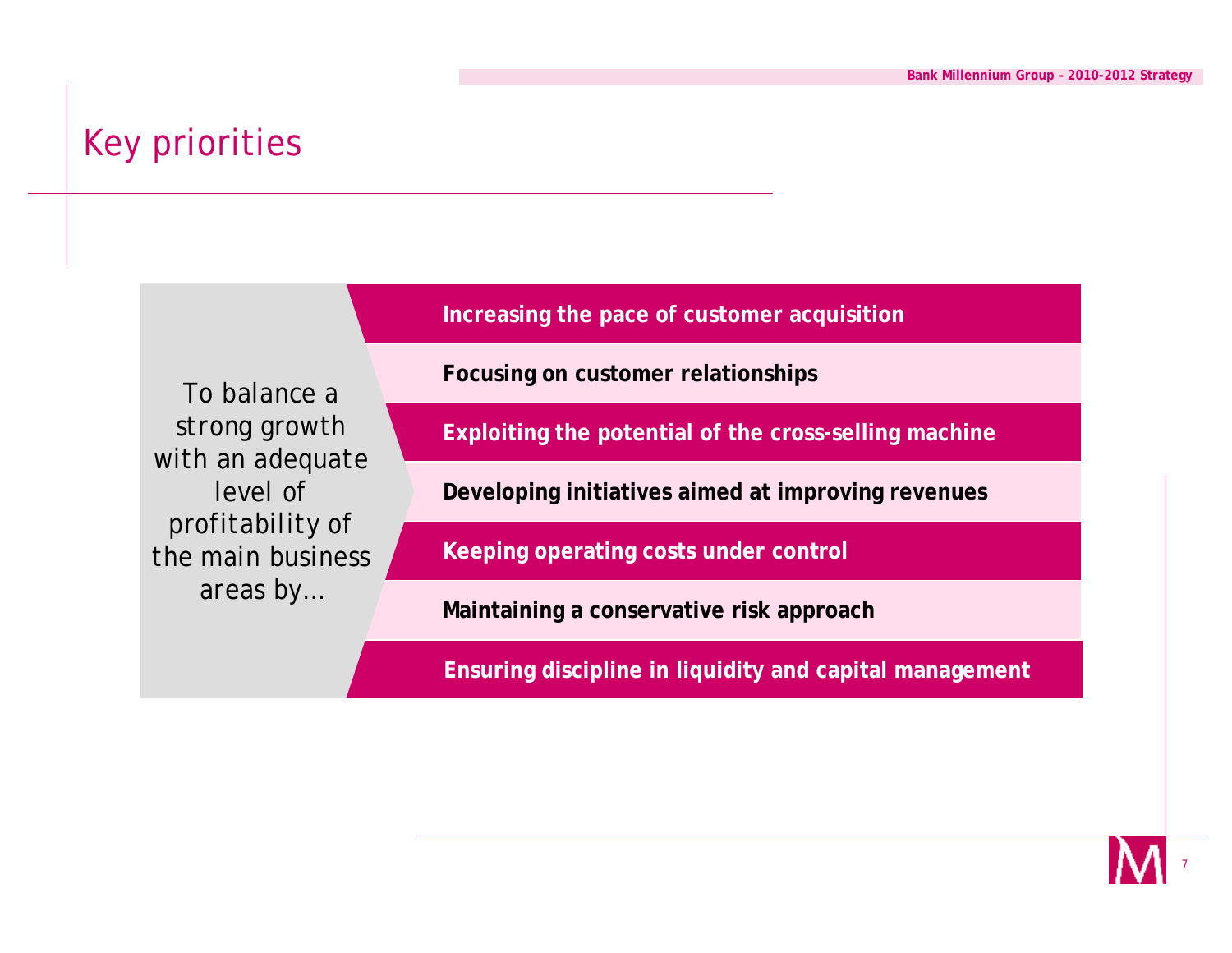### Medium-term financial targets



Including bonds placed in retail customers, funds from securitization and sell & buy-back operations with customers

\*\* Comfortably above minimum regulatory requirements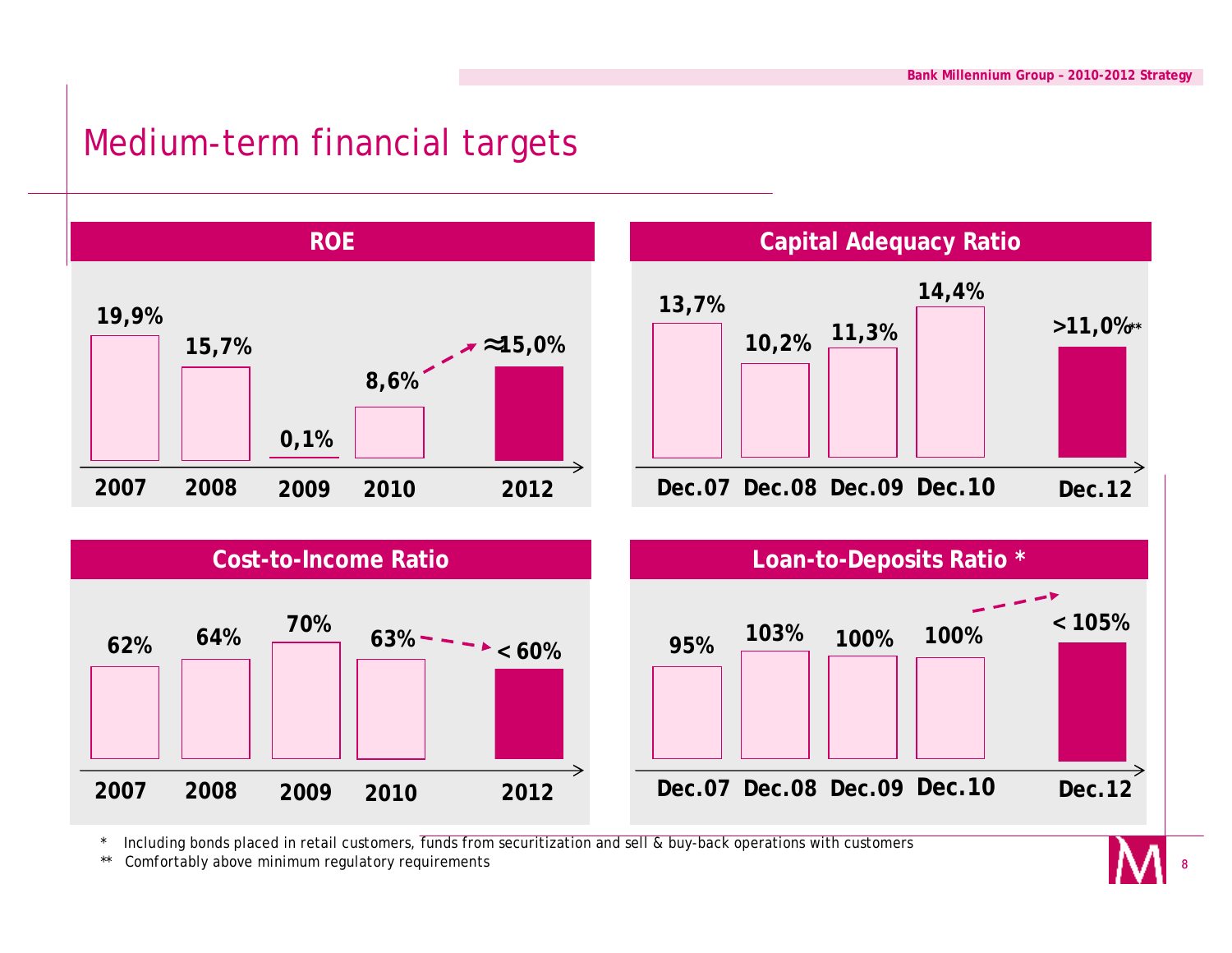#### Medium-term business targets



\* Total mutual funds sold to Bank Millennium customers